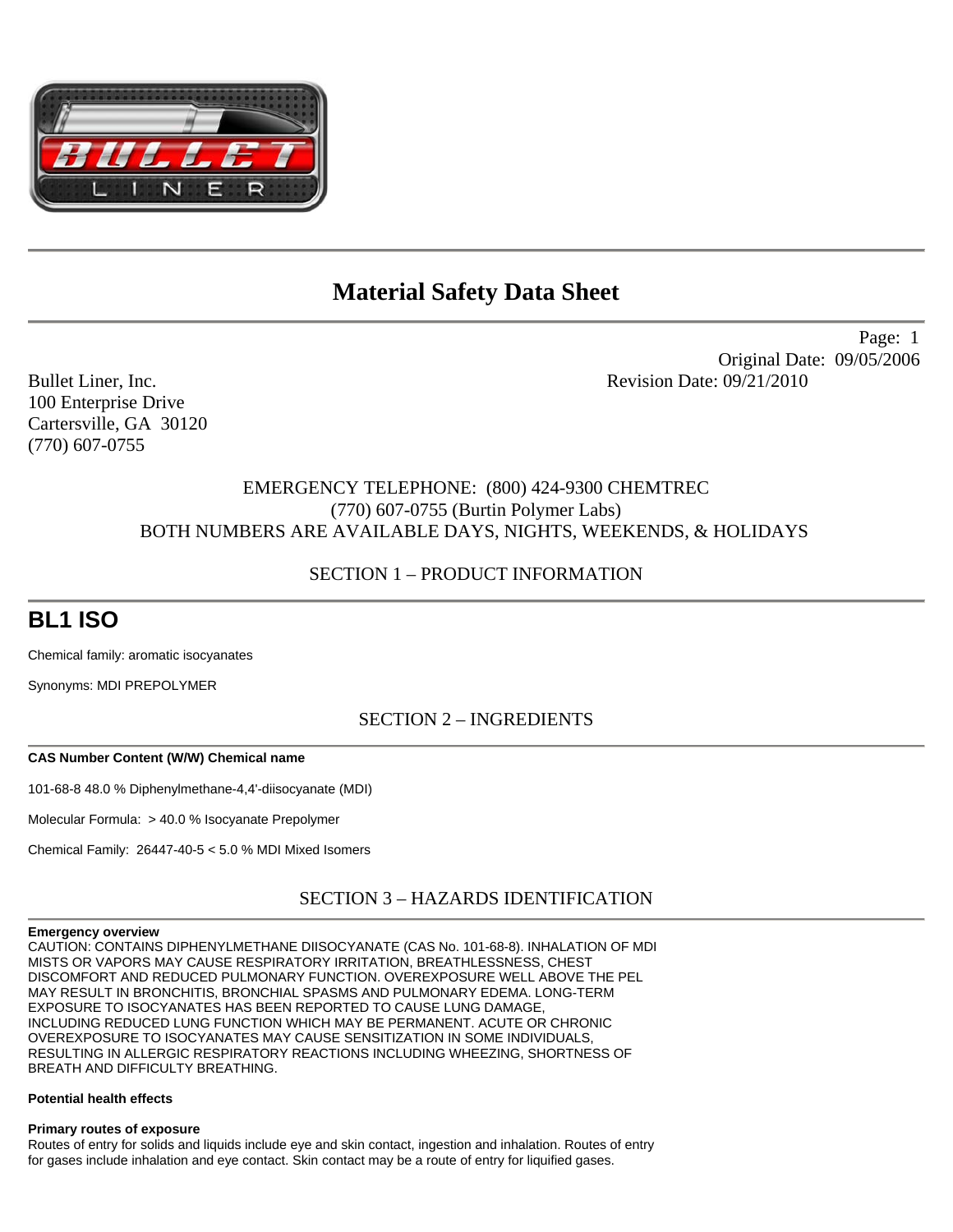## **Acute toxicity:**

#### *Information on: MDI*

*Inhalation of MDI vapors may cause irritation of the mucous membranes of the nose, throat or trachea, breathlessness, chest discomfort, difficult breathing and reduced pulmonary function. Airborne overexposure well above the PEL may result additionally in eye irritation, headache, chemical bronchitis, asthma-like findings or pulmonary edema. Isocyanates have also been reported to cause hypersensitivity pneumonitis, which is characterized by flu-like symptoms, the onset of which may be delayed. Gastrointestinal symptoms include nausea, vomiting and abdominal pain.* 

#### **Irritation:**

### *Information on: Diisocyanates*

*Eye contact with isocyanates may result in conjunctival irritation and mild corneal opacity. Skin contact may result in dermatitis, either irritative or allergic.* 

#### **Repeated dose toxicity:**

#### *Information on: MDI*

*Results from a lifetime inhalation study in rats indicate that MDI aerosol was carcinogenic at 6*  mg/m3, the highest dose tested. This is well above the recommended TLV of 5 ppb (0.05 mg/m3). *Only irritation was noted at the lower concentration of 0.2 and 1 mg/m3. No birth defects or teratogenic effects were reported in a teratology study with rats exposed to 1, 4, and 12 mg/m3 polymeric MDI for 6 hr/day on days 6-15 of gestation. Embryotoxicity and fetotoxicity was reported at the top dose in the presence of maternal toxicity.* 

#### *Information on: Isocyanates*

As a result of previous repeated overexposures or a single large dose, certain individuals will *develop isocyanate sensitization (chemical asthma) which will cause them to react to a later exposure to isocyanate at levels well below the PEL/TLV. These symptoms, which include chest tightness, wheezing, cough, shortness of breath, or asthmatic attack, could be immediate or delayed up to several hours after exposure. Similar to many non-specific asthmatic responses, there are reports that once sensitized an individual can experience these symptoms upon exposure to dust, cold air, or other irritants. This increased lung sensitivity can persist for weeks and in severe cases for several years. Chronic overexposure to isocyanates has also been reported to cause lung damage, including a decrease in lung function, which may be permanent. Sensitization may be either temporary or permanent. Prolonged contact can cause reddening, swelling, rash, scaling, or blistering. In those who have developed a skin sensitization, these symptoms can*  develop as a result of contact with very small amounts of liquid material, or even as a result of *vapor-only exposure.* 

#### **Medical conditions aggravated by overexposure:**

The isocyanate component is a respiratory sensitizer. It may cause allergic reaction leading to asthma-like spasms of the bronchial tubes and difficulty in breathing.

Persons with history of respiratory disease or hypersensitivity should not be exposed to this product. An animal study indicated that MDI may induce respiratory hypersensitivity following dermal exposure. Medical supervision of all employees who handle or come into contact with isocyanates is recommended. Pre-employment and periodic medical examinations with respiratory function tests (FEV, FVC as a minimum) are suggested.

Persons with asthmatic conditions, chronic bronchitis, other chronic respiratory diseases, recurrent eczema or pulmonary sensitization should be excluded from working with isocyanates. Once a person is diagnosed as having pulmonary sensitization (allergic asthma) to isocyanates, further exposure is not recommended. Contact may aggravate pulmonary disorders.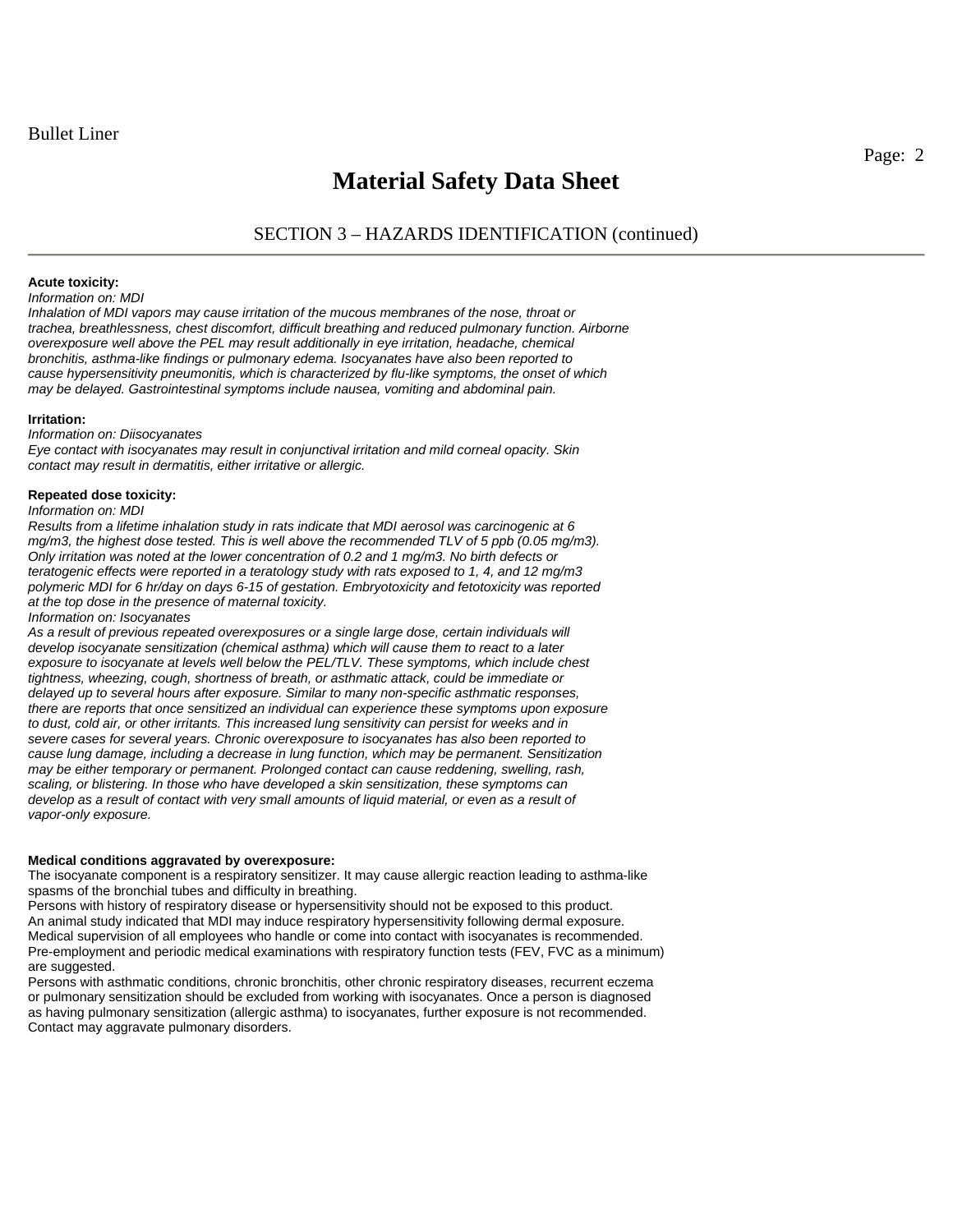# SECTION 4 – FIRST AID MEASURES

## **General advice:**

Remove contaminated clothing.

#### **If inhaled:**

Remove the affected individual into fresh air and keep the person calm. Assist in breathing if necessary. Immediate medical attention required.

#### **If on skin:**

Wash affected areas thoroughly with soap and water. If irritation develops, seek medical attention.

#### **If in eyes:**

In case of contact with the eyes, rinse immediately for at least 15 minutes with plenty of water. Immediate medical attention required.

#### **If swallowed:**

Rinse mouth and then drink plenty of water. Do not induce vomiting. Never induce vomiting or give anything by mouth if the victim is unconscious or having convulsions. Immediate medical attention required.

#### **Note to physician**

Antidote: Specific antidotes or neutralizers to isocyanates do not exist. Treatment: Treatment should be supportive and based on the judgment of the physician in response to the reaction of the patient.

## SECTION 5 – FIRE FIGHTING MEASURES

Flash point: > 210 °C (closed cup)

Auto ignition: No data available.

#### **Suitable extinguishing media:**

Water, dry extinguishing media, carbon dioxide, foam

#### **Hazards during fire-fighting:**

Nitrous gases, fumes/smoke, isocyanate, vapor

## **Protective equipment for fire-fighting:**

Firefighters should be equipped with self-contained breathing apparatus and turn-out gear.

# SECTION 6 – ACCIDENTAL RELEASE MEASURES

#### **Personal precautions:**

Clear area. Ensure adequate ventilation. Wear suitable personal protective clothing and equipment.

#### **Environmental precautions:**

Do not discharge into drains/surface waters/groundwater.

#### **Cleanup:**

Dike spillage.

For small amounts: Absorb isocyanate with suitable absorbent material (see § 40 CFR, sections 260, 264 and 265 for further information). Shovel into open container. Do not make container pressure tight. Move container to a well-ventilated area (outside). Spill area can be decontaminated with the following recommended decontamination solution: Mixture of 90 % water, 8 % concentrated ammonia, 2 % detergent. Add at a 10 to 1 ratio. Allow to stand for at least 48 hours to allow escape of evolved carbon dioxide. For large amounts: If temporary control of isocyanate vapor is required, a blanket of protein foam or other suitable foam (available from most fire departments) may be placed over the spill. Transfer as much liquid as possible via pump or vacuum device into closed but not sealed containers for disposal. For residues: The following measures should be taken for final cleanup: Wash down spill area with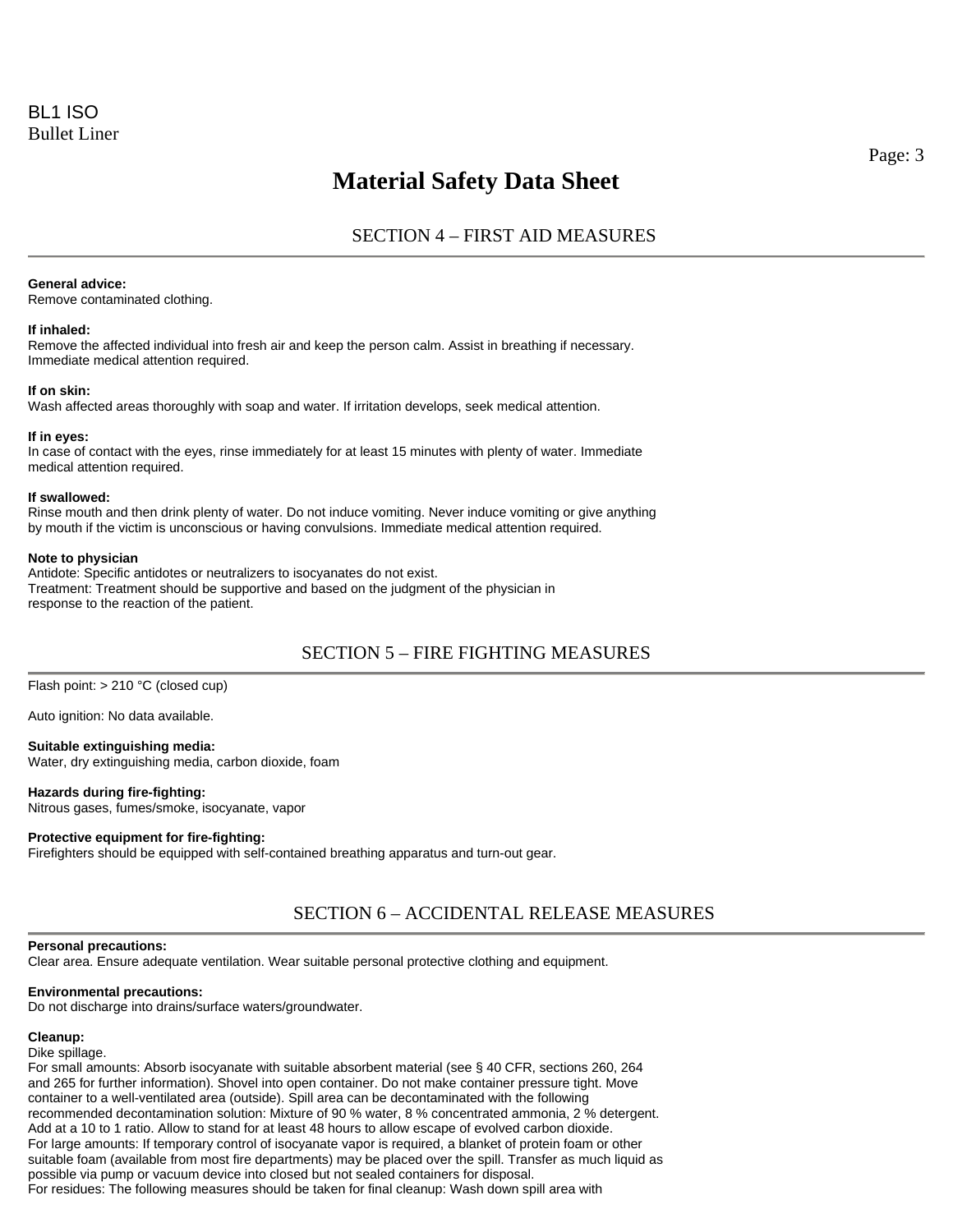## BL1 ISO

Bullet Liner

# **Material Safety Data Sheet**

Page: 4

# SECTION 7 – STORAGE AND HANDLING

#### **HANDLING**

#### **General advice:**

Mix thoroughly before use. If bulging of drum occurs, transfer to well ventilated area, puncture to relieve pressure, open vent and let stand for 48 hours before resealing.

### **Protection against fire and explosion:**

No explosion proofing necessary.

#### **STORAGE**

#### **General advice:**

Formation of CO2 and build up of pressure possible. Keep container tightly closed and in a well-ventilated place. Outage of containers should be filled with dry inert gas at atmospheric pressure to avoid reaction with moisture. Keep container in a well-ventilated place.

### **Storage incompatibility:**

General: Segregate from bases.

#### **Storage stability:**

Storage temperature: 80 - 95 °F Protect against moisture.

## SECTION 8 – EXPOSURE CONTROLS AND PERSONAL PROTECTION

#### **Components with workplace control parameters**

Diphenylmethane-4,4'- OSHA CLV 0.02 ppm 0.2 mg/m3 ; diisocyanate (MDI) ACGIH TWA value 0.005 ppm ;

#### **Advice on system design:**

Provide local exhaust ventilation to maintain recommended P.E.L.

#### **Personal protective equipment**

#### **Respiratory protection:**

For situations where the airborne concentrations may exceed the level for which an air purifying respirator is effective, or where the levels are unknown or Immediately Dangerous to Life or Health (IDLH), use NIOSH certified full facepiece pressure demand self-contained breathing apparatus (SCBA) or a full facepiece pressure demand supplied-air respirator (SAR) with escape provisions. When atmospheric levels may exceed the occupational exposure limit (PEL or TLV) NIOSH-certified air-purifying respirators equipped with an organic vapor sorbent and particulate filter can be used as long as appropriate precautions and change out schedules are in place.

### **Hand protection:**

Chemical resistant protective gloves, Suitable materials, chloroprene rubber (Neoprene), chlorinated polyethylene, polyvinylchloride (Pylox), butyl rubber, fluoroelastomer (Viton), nitrile rubber (Buna N)

#### **Eye protection:**

Tightly fitting safety goggles (chemical goggles). Wear face shield if splashing hazard exists.

#### **Body protection:**

Suitable materials, saran-coated material

#### **General safety and hygiene measures:**

Wear protective clothing as necessary to prevent contact. Eye wash fountains and safety showers must be easily accessible. Observe the appropriate PEL value. Wash soiled clothing immediately. Contaminated equipment or clothing should be cleaned after each use or disposed of. Wash soiled clothing immediately.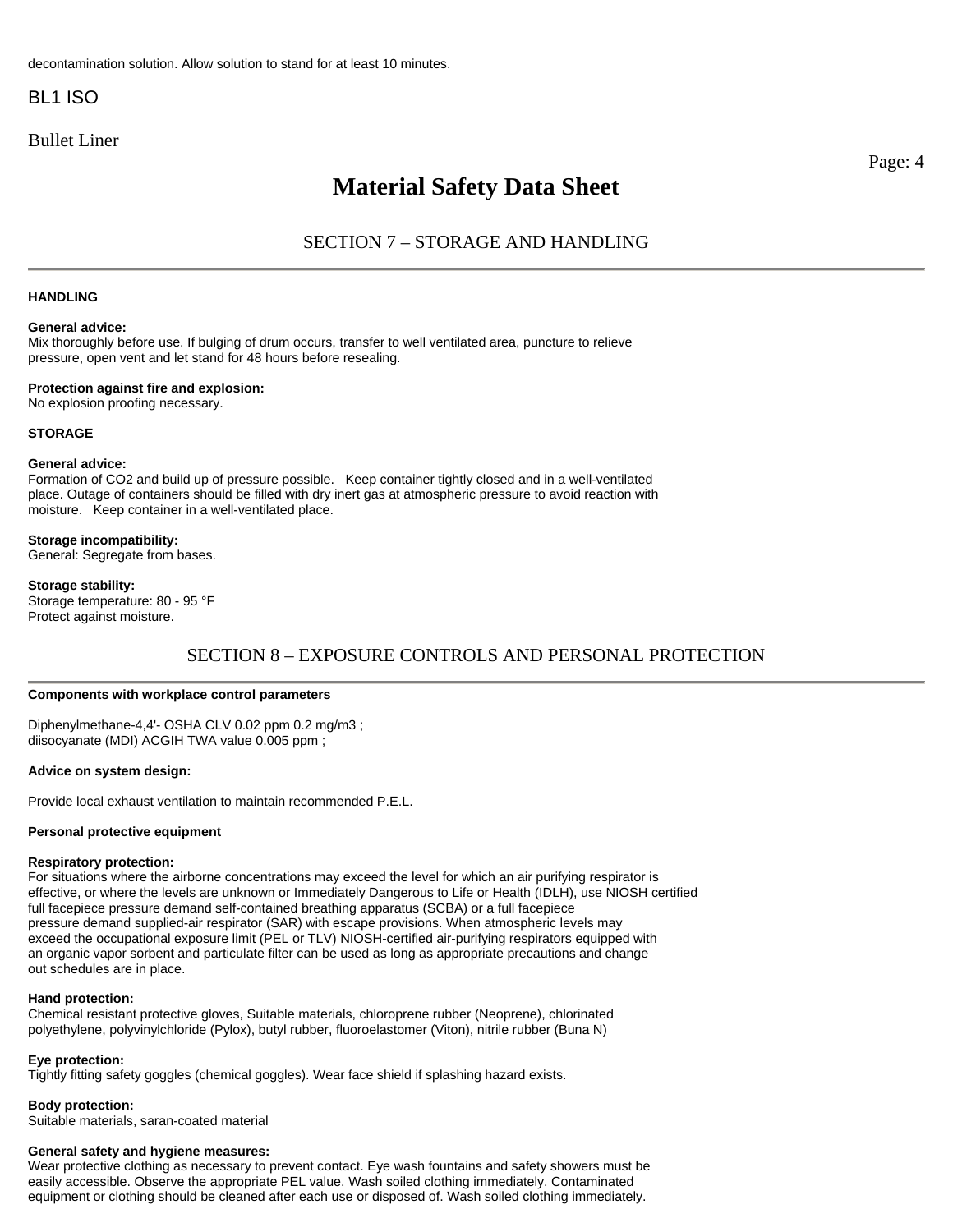Contaminated equipment or clothing should be cleaned after each use or disposed of.

# BL1 ISO

Bullet Liner

# **Material Safety Data Sheet**

Page: 5

## SECTION 9 – PHYSICAL AND CHEMCIAL PROPERTIES

Form: liquid

Odor: faint odour, aromatic Color: light yellow

pH value: Not applicable

Freezing point: No data available.

Boiling point: > 200 °C ( 5 mmHg) Vapor pressure: 0.00001 mmHg ( 20 °C)

Bulk density: 9.8 lb/USg ( 25 °C)

Viscosity, dynamic: 525 mPa.s ( 25 °C)

Solubility in water: Reacts with water.

Miscibility with water: Reacts with water.

## SECTION 10 – STABILITY AND REACTIVITY

**Conditions to avoid:**  Avoid moisture.

#### **Substances to avoid:**

water, alcohols, strong bases, Substances/products that react with isocyanates.

#### **Hazardous reactions:**

The product is chemically stable.

Reacts with water, with formation of carbon dioxide. Risk of bursting. Reacts with alcohols. Reacts with acids. Reacts with alkalies. Reacts with amines. Risk of exothermic reaction. Risk of violent reaction. Risk of polymerization. Contact with certain rubbers and plastics can cause brittleness of the substance/product with subsequent loss in strength.

#### **Decomposition products:**

Hazardous decomposition products: carbon monoxide, hydrogen cyanide, nitrogen oxides, aromatic isocyanates, gases/vapors

**Thermal decomposition:**  No data available.

## **Corrosion to metals:**

No corrosive effect on metal.

## SECTION 11 – TOXICOLOGICAL INFORMATION

No data available.

## SECTION 12 – ECOLOGICAL INFORMATION

No data available.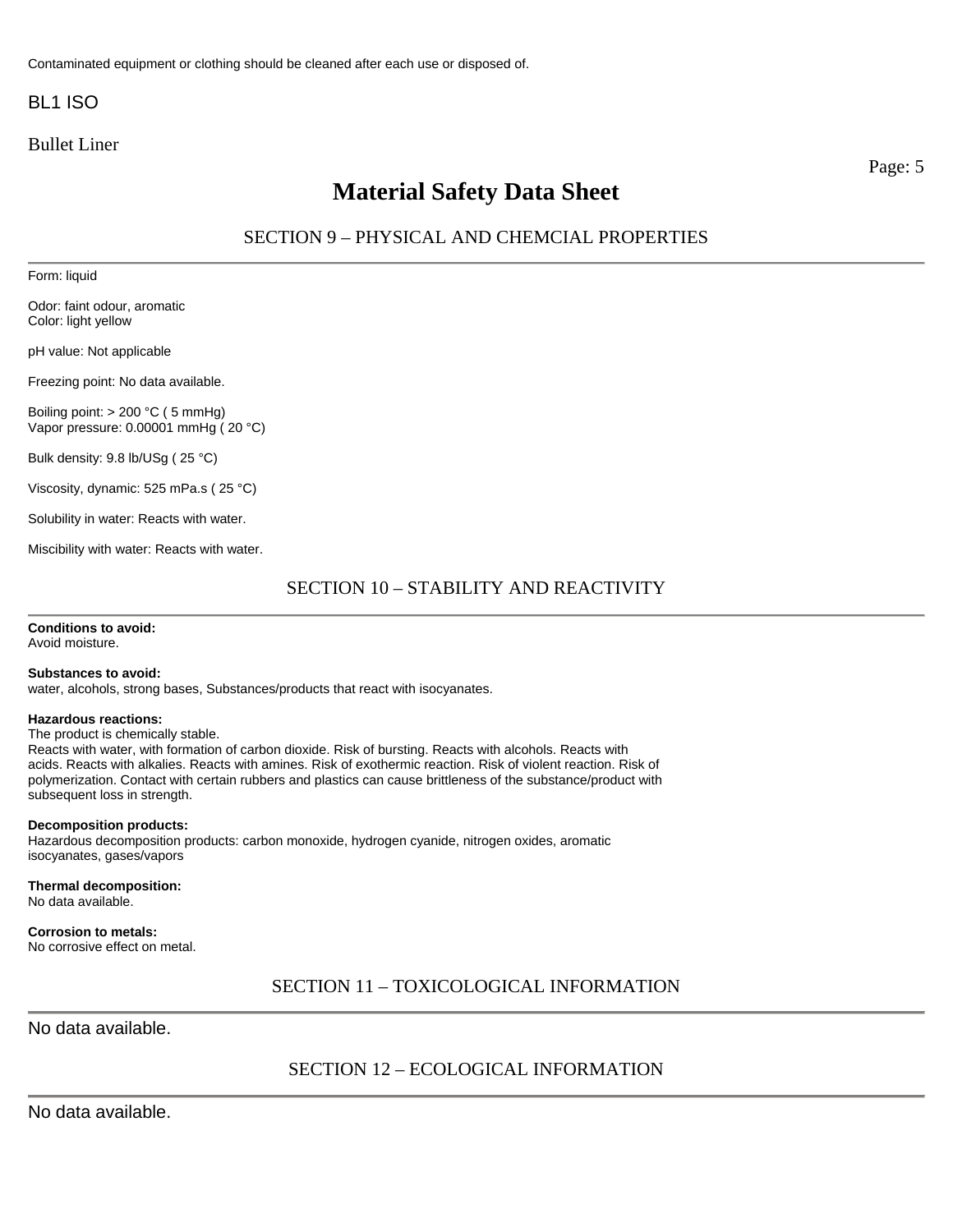Bullet Liner

# **Material Safety Data Sheet**

SECTION 13 – DISPOSAL CONSIDERATION

## **Waste disposal of substance:**

Incinerate or dispose of in a licensed facility. Do not discharge substance/product into sewer system.

### **Container disposal:**

Steel drums must be emptied and can be sent to a licensed drum reconditioner for reuse, a scrap metal dealer or an approved landfill. Refer to 40 CFR § 261.7 (residues of hazardous waste in empty containers). Check with reconditioner to determine if decontamination is required. Decontaminate containers prior to disposal. Recommend crushing, puncturing or other means to prevent unauthorized use of used containers.

## SECTION 14 – TRANSPORTATION INFORMATION

#### **Land transport**  *USDOT*

Not classified as a dangerous good under transport regulations

#### **Sea transport**

*IMDG*  Not classified as a dangerous good under transport regulations

## **Air transport**

*IATA/ICAO*  Not classified as a dangerous good under transport regulations

# SECTION 15 – REGULATORY INFORMATION

#### **Federal Regulations**

**Registration status:**  TSCA, US released / listed TSCA 12B released / listed

**OSHA hazard category:** ACGIH TLV established, Highly toxic - inhalation, Chronic target organ effects reported, Skin and/or eye irritant, Acute target organ effects reported, Sensitizer, OSHA PEL established

| <b>CERCLA RQ</b> | <b>CAS Number</b>                                             | <b>Chemical name</b>                    |
|------------------|---------------------------------------------------------------|-----------------------------------------|
| 5,000 LBS        | 101-68-8                                                      | Diphenylmethane-4,4'-diisocyanate (MDI) |
|                  | <b>SARA hazard categories (EPCRA 311/312):</b> Acute, Chronic |                                         |
| <b>SARA 313:</b> |                                                               |                                         |
|                  | <b>CAS Number</b>                                             | <b>Chemical name</b>                    |
|                  |                                                               | Diisocyanates                           |

### **State regulations**

**State RTK** 

| <b>CAS Number</b> |  |  |
|-------------------|--|--|
| 101-68-8          |  |  |

**Chemical name State RTK** Diphenylmethane-4,4'-diisocyanate (MDI) MA, NJ, PA